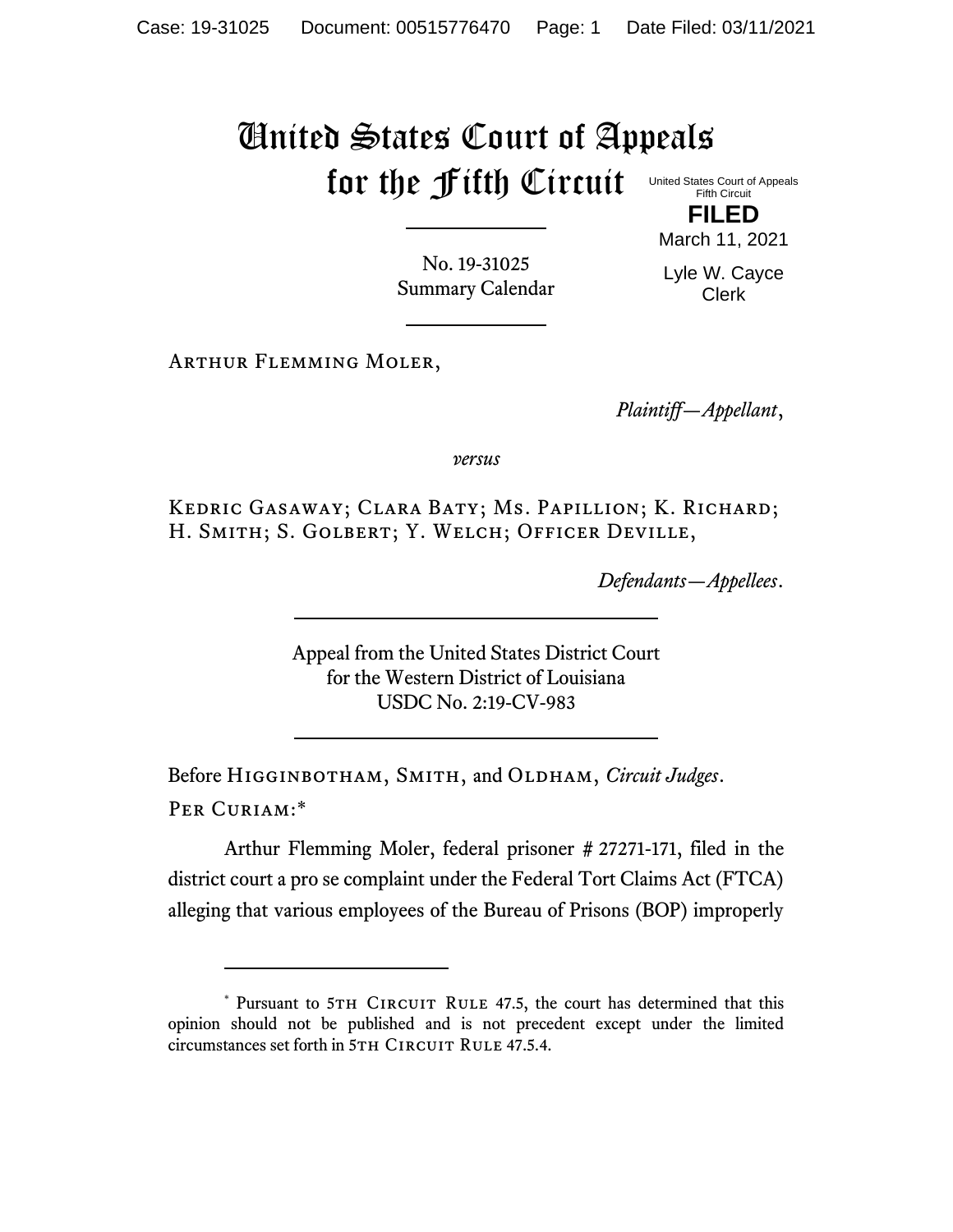## No. 19-31025

took possession of his legal paperwork and personal property. The district court dismissed his lawsuit for lack of jurisdiction. The district court also determined that Moler did not warrant leave to proceed in forma pauperis (IFP) because his appeal was not taken in good faith. Moler now moves this court for leave to proceed IFP on appeal.

To proceed IFP, Moler must demonstrate financial eligibility and a nonfrivolous issue for appeal. *See Carson v. Polley*, 689 F.2d 562, 586 (5th Cir. 1982). Our inquiry into whether the appeal is taken in good faith "is limited to whether the appeal involves legal points arguable on their merits (and therefore not frivolous)." *Howard v. King*, 707 F.2d 215, 220 (5th Cir. 1983) (internal quotation marks and citations omitted). We may deny the IFP motion and dismiss the appeal sua sponte if it is frivolous. *Baugh v. Taylor*, 117 F.3d 197, 202 & n.24 (5th Cir. 1997); *see* 5th Cir. R. 42.2.

Moler contends that (1) the forms provided by the BOP were misleading because they inferred that he would be able to sue for damages under the FTCA after his administrative remedies were exhausted; (2) the district court should have construed his claim as arising under 31 U.S.C. § 3723; and (3) the defendants' loss of Moler's items that consisted of subsistence goods, such as medicine and clothing, should not be considered a detention for purposes of 28 U.S.C. § 2680(c) because the BOP was required to provide Moler those items as a mandated service. Our review of these arguments show that they lack arguable merit. *See Ali v. Fed. Bureau of Prisons*, 552 U.S. 214, 218-28 (2008); *Chapa v. U.S. Dep't of Just.*, 339 F.3d 388, 390 (5th Cir. 2003).

Accordingly, Moler's motion to proceed IFP on appeal is DENIED and the appeal is DISMISSED as frivolous. *See Baugh*, 117 F.3d at 202 n.24; *Howard*, 707 F.2d at 220; 5TH CIR. R. 42.2. Although Moler was released from imprisonment after he filed the notice of appeal in this case,